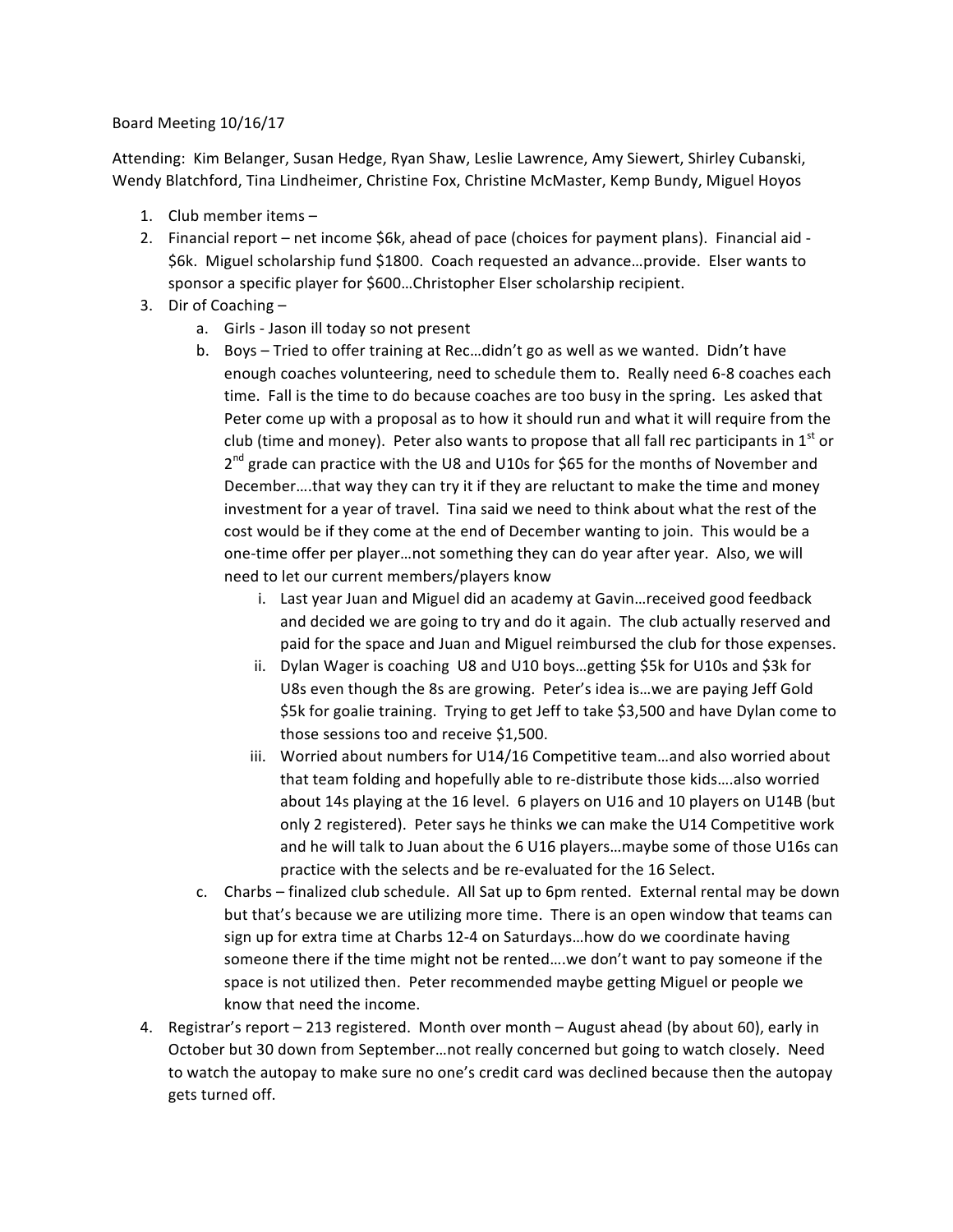- 5. Team manager update all teams now have managers. Had manager meeting a few weeks ago, almost all attended except for a few and they were sent the packet. A few of the managers of the older teams asked if they would get that money from adding a U16 division to comp their teams to play in another tournament (\$650 would be the May Day tournament fee for an outside team, but others are suggesting we just give them what the cost of one of our teams would be). Ryan said 1/3 of the registration is our cost...\$250. We all agree those older teams need to receive something...need to decide on an amount that is appropriate. We will come to a final number once we have confirmation of how many divisions we can add to May Day.
- 6. US Club Soccer  $-12/1$  is the deadline to register if we are going to play EDP. Tina can register everyone through SI Play and upload manually into Sports Engine. They are integrating their site and through that you get a website for \$60/month or \$595/year and forget the other website where we pay Juergen \$125/month. Already contracted through SI Play and we can continue to use them for registrations and not have any registrations go through SE so that we get knocked there for transaction fees. SE would just charge us for fundraising transactions. SE will move everything for free. Dennis asked if there would be a discount for volume...maybe we would consider moving rec soccer over too. We pay 2.5% per transaction with SI Play. Transaction fee through SE is more (Tina though 3.25%). SE would update the content. Tina recommends we sign up for the \$60/month as we are required to be with them to play EDP, move our website over to SE and keep the payments on SI Play. Tina is going to ask if they can do better than \$60/month. Tina moves that leverage the SE registration tool for up to \$595/year beginning in January, Shirley 2nds, all in favor.
- 7. Recreation soccer going well....getting by with the parking situation. Wendy and her son have been there. Dennis asked if we are going to do coffee or something as the club and can we get volunteers for to scoop ice cream (rain or shine, can do in gymnasium if needed).
- 8. Uniforms some coaches were asking if they could do white socks instead of black....No, uniforms have already been selected and voted on. We are going to a standard uniform...not different for select or competitive or age groups, so they all need to remain the same.
- 9. GPS follow up Kemp spoke with the Rogan's at Sportsplex (Afrims and GPS say Sportsplex sold GPS our players' contact info). The stole the information from Sportsplex. They have done this with multiple locations in the northeast. They are not at all interested in working with them but they do need to sell their space. They have looked into suing them...but they have looked into that and seen that several others have had the same thing happen and no one has won against them and have gone under with the cost. Les had drafted a letter to our club to demonstrate how they operate and the new/reputation in other markets where they have been for a while. Christine asked that he send the letter to the board members first before sending out club wide.
- 10. Approval of minutes from July and August. Tina moves we approved, Wendy 2nds, all in favor.
- 11. Audit findings initial findings we very scary coach claiming unemployment, diability/insurance comp claims, discrepancies over coaches, referees and anyone we paid being contractors vs employees. It was basically up to Ryan to disprove all of that. Ryan sat with the auditor and got the unemployment claim basically thrown out. She still felt that Dennis and anyone else helping at Charbs should be an employee going forward. Ryan thinks we will be in the clear now but we need to fix what we are doing going forward....putting people on payroll. Directors of Coaching should be employees, coaches should be employees. We should have contracts with everyone. Does going back to having parents paying the coaches directly avoid